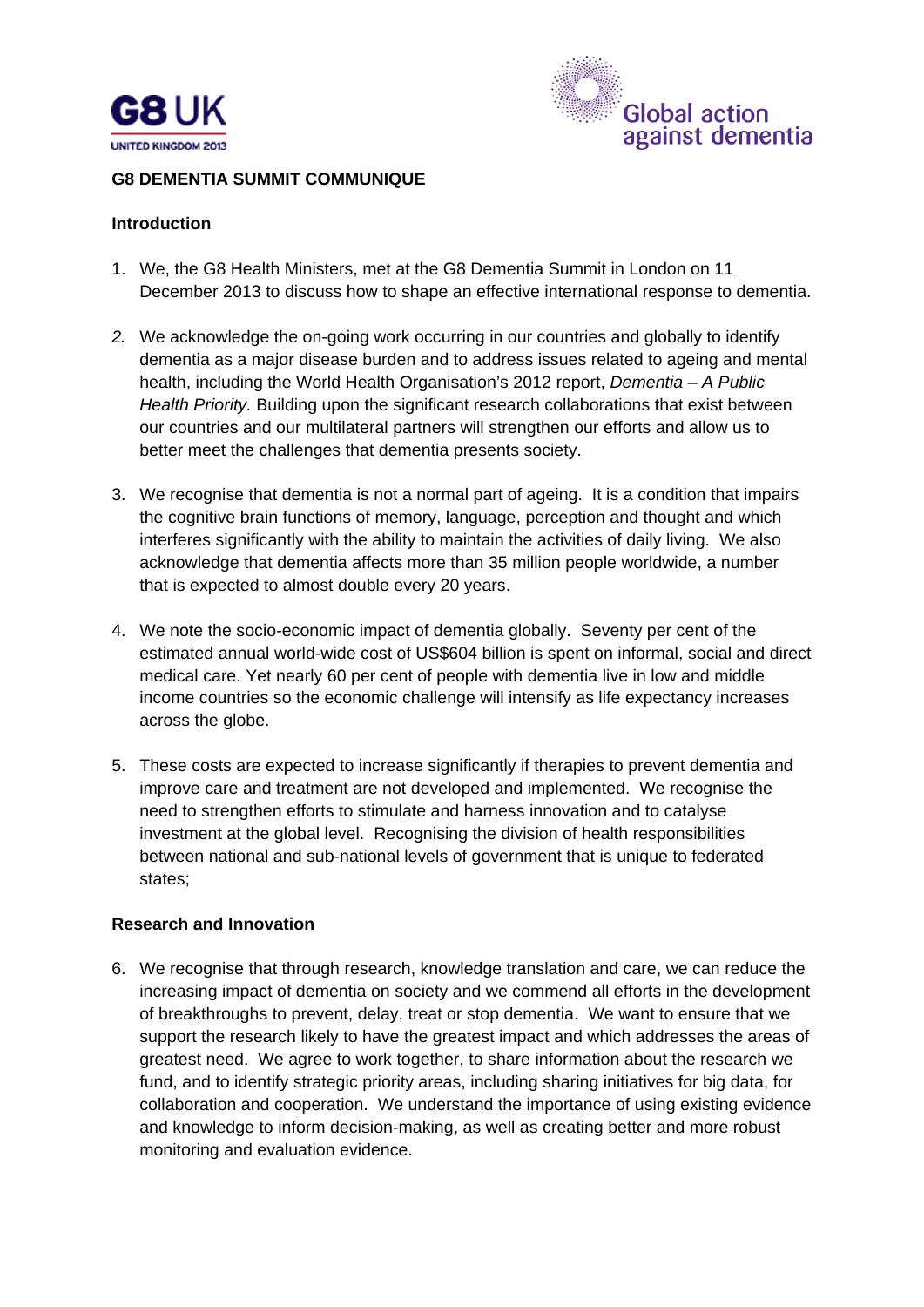



- 7. To realise these ambitions, we must draw on the existing research infrastructure. Therefore, we welcome the offer of research funders including NIH, MRC, CIHR, and AVIESAN to act as co-convenors, building on the existing work and capability offered at the European level (through the JPND, the Innovative Medicines Initiative and the Horizon 2020 initiative) to identify priorities and to develop a co-ordinated international action plan for research which accounts for the current state of the science, identifies gaps and opportunities, and lays out a plan for working together to address them.
- 8. Furthermore, we commit to:-
	- The ambition to identify a cure or a disease-modifying therapy for dementia by 2025 and to increase collectively and significantly the amount of funding for dementia research to reach that goal. We will report biennially on expenditure on publicly funded national dementia research and related research infrastructure; and we will increase the number of people in dementia related research studies.
	- Encourage open access, where possible, to all publicly funded dementia research and to make the data and results available for further research as quickly as possible while protecting the privacy of individuals and respecting the political and legal frameworks of the countries in which the research is conducted;
- 9. Although we embrace the need to increase spending on dementia research, this will not be sufficient on its own. Mutual efforts to stimulate and harness innovation at the global level therefore need to be strengthened. Consequently, we call for greater innovation to improve the quality of life for people with dementia and their carers while reducing the emotional and financial burden. We therefore welcome the UK's decision to appoint a global Dementia Innovation Envoy to draw together international expertise to stimulate innovation and to co-ordinate international efforts to attract new sources of finance, including exploring the possibility of developing a private and philanthropic fund to support global dementia innovation.
- 10. We acknowledge the need to attract new investors and the need to support the disruptive technology and innovation in companies and academia that is currently being postponed or shelved because of the technical and financial threat of failure. We recognise that both public and industry-led research and capacity must be encouraged to enable new approaches to be identified and developed. We must explore all avenues of innovation. Priorities for investment include:
	- Research to elucidate the mechanisms underlying the initiation and progression of neurodegeneration as a basis for identifying new targets for therapeutic development;
	- Prevention of dementia;
	- Making timely diagnosis and early intervention feasible, affordable and cost effective;
	- Facilitating the integration of care and helping individuals and their carers access care and social services in their homes and communities; and
	- Making care homes more responsive to needs.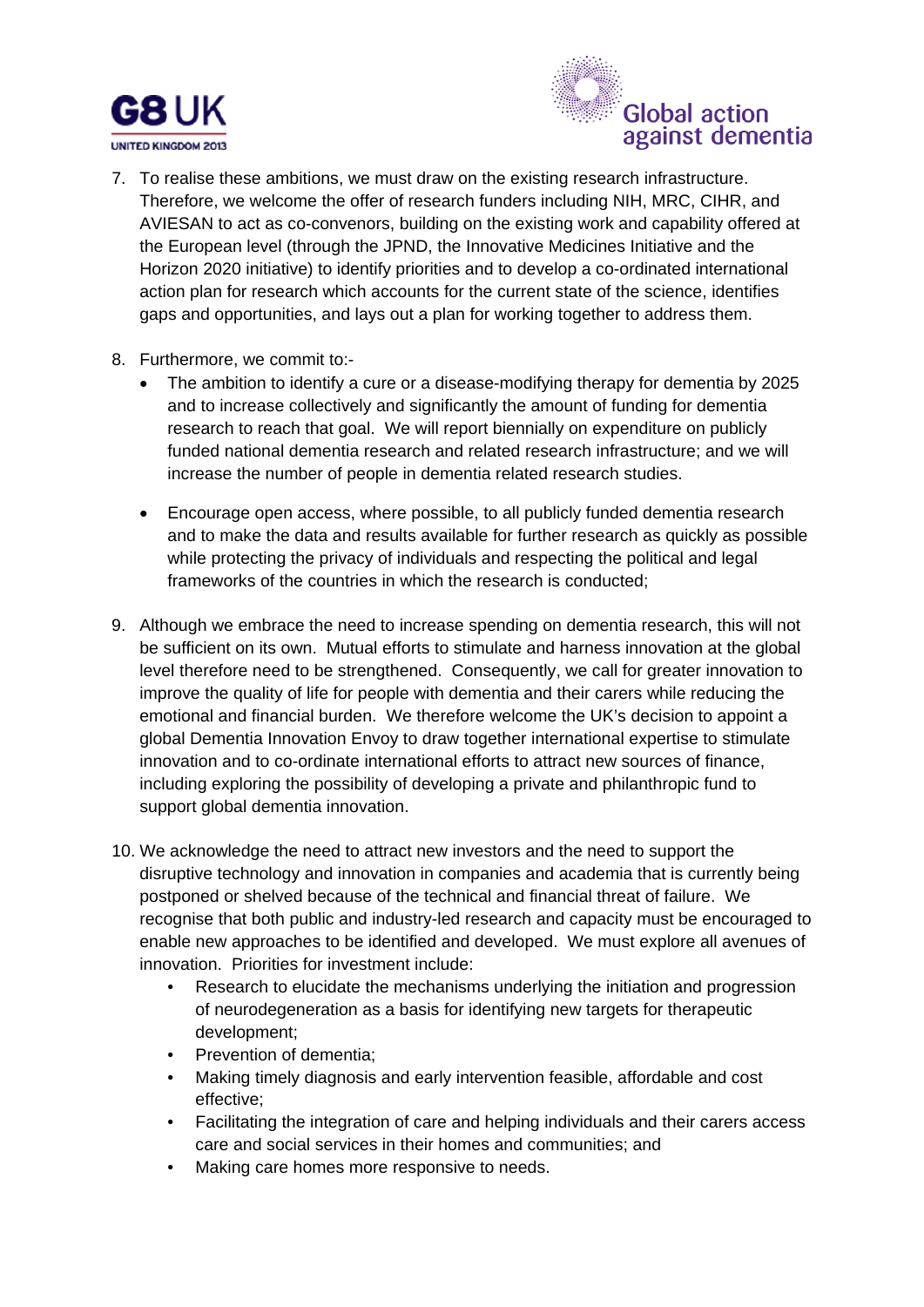



11. To reduce the impact of dementia on an ageing society, we need to think and act differently, and we need to stimulate new investment to help address the current innovation gap. We recognise the need to build on existing capabilities and capacities to stimulate innovation across the life science, healthcare, home care, social care, and wellbeing sectors. To this end, we agree to take stock of our current national incentive structure, working in partnership with the OECD, and consider what changes could be made to promote and accelerate discovery and research and its transformation into innovative and efficient care and services.

### **Leadership, Cross-Sector Partnerships and Knowledge Translation**

- 12. We see the G8 dementia summit in London as the start of a process which will allow us to step up our efforts to reduce the human and economic impact of dementia. We are keen to continue to work together but we also want to engage other countries with a similarly strong interest in dementia.
- 13. To develop innovation and cross sector partnership efforts, we will hold a series of highlevel fora throughout 2014, in partnership with the OECD, WHO, the European Commission, JPND and civil society, to develop cross sector partnerships and innovation, focused on:
	- Social impact investment UK-led
	- New care and prevention models Japan-led
	- Academia-industry partnerships Canada and France co-led
- 14. We will meet again in the United States in February 2015 with other global experts, including WHO and OECD, to review the progress that has been made on our research agenda.
- 15. The world has been slow to adapt to population ageing and dementia and this continues to worsen fiscal and societal risks, threatening sustainable growth. We need more data on prevalence and incidence of dementia, as well as prevention and treatment. As the 'baby boom' generation of the late 1950s and early 1960s come to care for their own parents affected by dementia, there is an opportunity to offer greater involvement and support. We should explore ways to connect people affected by dementia, particularly to support collaborative problem solving.
- 16. Increased age is the greatest predictor of dementia. It has been estimated that delaying dementia onset by 2 years could decrease global disease burden in 2050 by 22.8 million cases. We therefore recognised that a new approach to delaying and preventing dementia is needed and requires: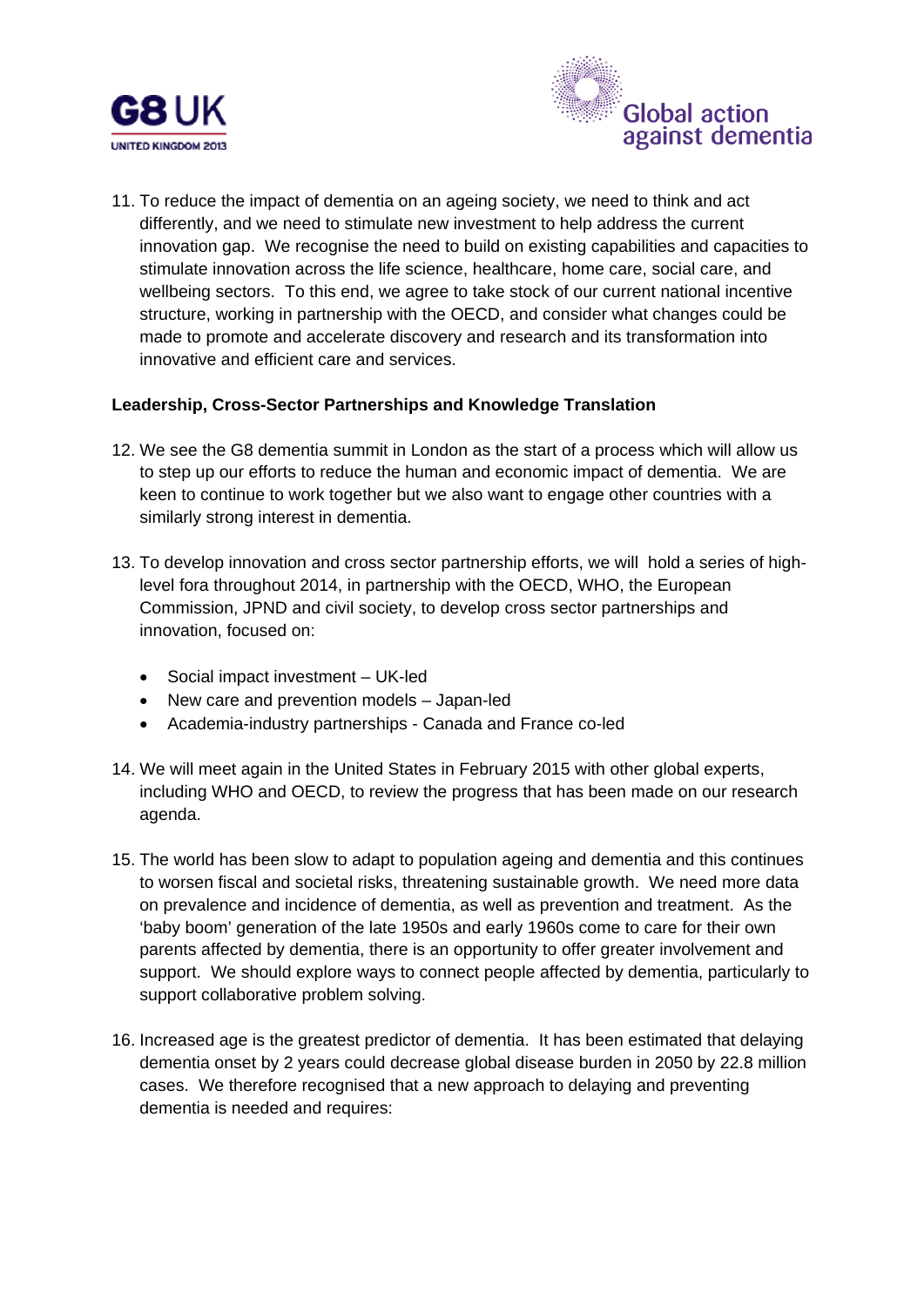



- New approaches to sharing and using data and analyses developed collectively, including the use of open access and innovative crowdsourcing strategies, collected in ways which suit local and national circumstances;
- Collaborative efforts between countries to "pool" cases, methodologies, approaches and solutions;
- Prevention trials to obtain evidence based conclusions.
- 17. Dementia is a global challenge and one which is set to intensify. History shows major diseases can be made manageable, even preventable, with sufficient political will. We therefore need to better understand risk factors for dementia in younger generations, identify available options to reduce risk, and develop and implement rigorously designed public health programmes. We recognise the importance of taking a comprehensive and coordinated approach to the prevention of dementia, tailored to national and local needs, and to take prevention measures in the near term based on existing knowledge. We will encourage countries to make dementia a public health priority as their populations grow and generations age.
- 18. Responding effectively to dementia requires policy makers across government to work together. Governments can also learn from one another. To learn from one another and facilitate knowledge exchange, we will strive to improve the way in which we share government policy documents on treatment, services, interventions and research for people affected by dementia.

### **Supporting People Affected by Dementia and their Carers**

- 19. Depending on its cause, dementia may progress from mild cognitive impairment, including difficulties organising daily life, to significant alterations in personality, disintegration of cognitive functions, loss of self and identity, incontinence, loss of physical abilities and finally death. Dementia can be both a contributory factor to, and a primary cause of death. Progress of the disease and its impact are very distressing for people with dementia, their families and carers.
- 20. Dementia is our collective social responsibility. We affirm our commitment to improving the lives of people affected by dementia, regardless of nationality, identity, background, culture socioeconomic status, language or religion. Furthermore, we encourage the involvement of Indigenous peoples and communities in the development, implementation, and evaluation of dementia policies, plans and programs where appropriate, while promoting the development and strengthening of capacity at various levels and recognising the cultural heritage and traditional knowledge of Indigenous peoples.
- 21. Dementia requires long term health and social care support. Providing care for those with dementia can present challenges for families and carers. We need to provide better and more concrete measures for improving services and support for people with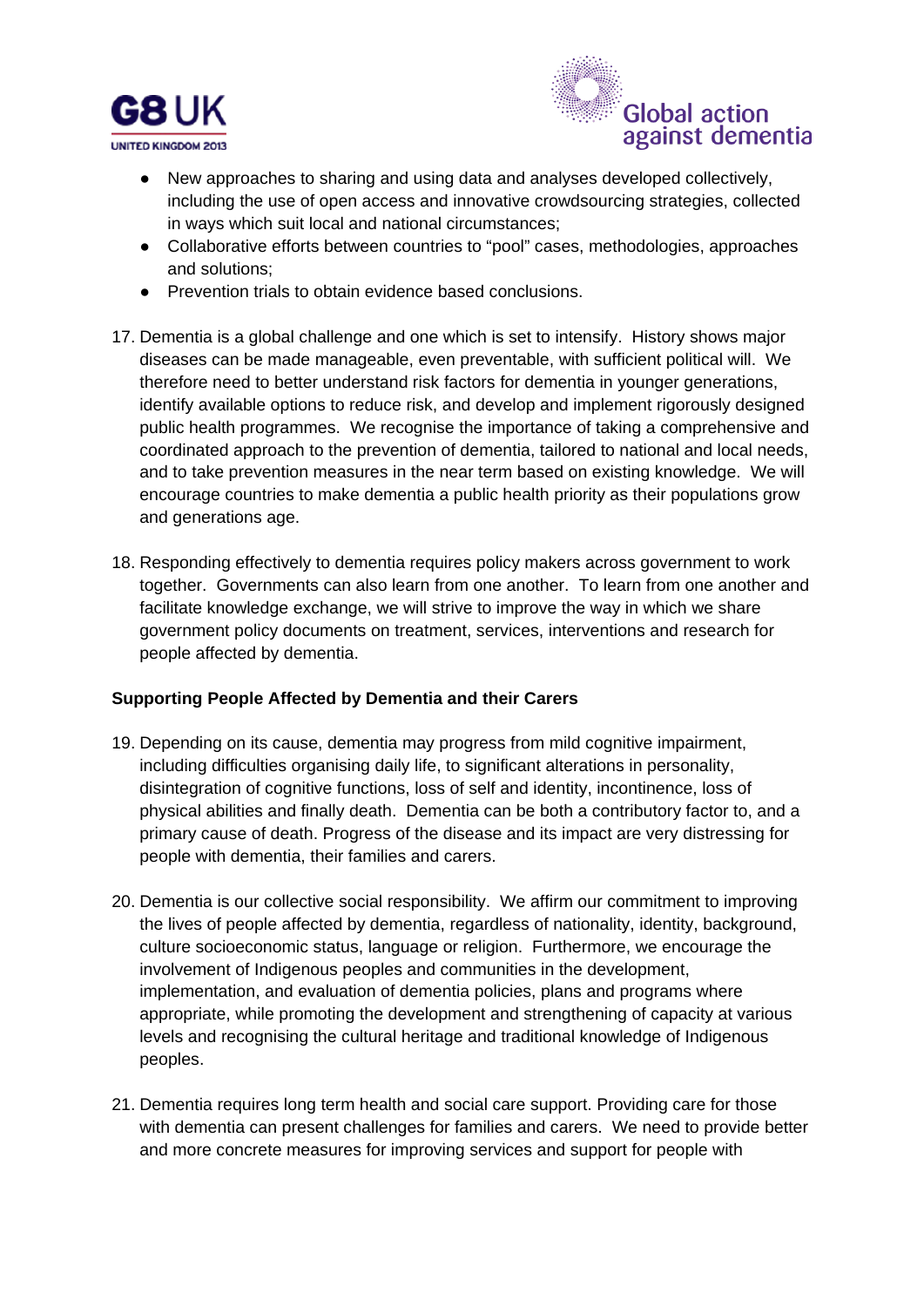



dementia and their carers, to improve their quality of life and wellbeing.

- 22. We pledge to disseminate successful approaches to supporting people with dementia and their carers including:-
	- Provision of advice, including on care planning, management and wellness support
	- Appropriate use of medication, particularly antipsychotics, and delaying and/or reducing secondary complications
	- Community-based programmes fostering inclusion and improved quality of life
	- Delivering services through a continuum of care, including primary care
	- Individual tailoring of care
	- Realisation of new, ambulant living options
	- Helping care homes to meet the needs of people with dementia
	- Affordable options for care and everyday support
	- Addressing end of life care
- 23. Carers themselves are often older adults, mainly women, who may be dealing with their own health problems. We call for greater social responsibility and innovation to improve the quality of life for carers and improve care while reducing costs and financial burden including:-
	- Training for carers, including how to deal with dementia related behaviours
	- Improve the reconciliation of care and career for carers
	- Support carers in acute situations and crises
	- Local and affordable options for care and everyday support
	- Promote civic engagement and the development of social networks
	- Attract and train community representatives to support people with dementia in social environments
	- Creating better and robust evaluation evidence
	- Using existing evidence and knowledge
- 24. Appropriate autonomy and self-determination, including substitute or supported decision making, for people with dementia must be protected and strengthened. Therefore national and local policies should be in place to ensure appropriate autonomy and selfdetermination are recognised and protected.

### **Reducing stigma and fear**

25. Dementia is not a normal part of ageing. As people age, many fear the potential onset of dementia-related symptoms or a diagnosis of dementia. Negative reactions from family, friends, and professionals can impact a person's willingness to seek assistance, as well as their well-being and ability to manage the changes brought about by dementia. We commit to improving the understanding of community attitudes towards people with dementia across generations.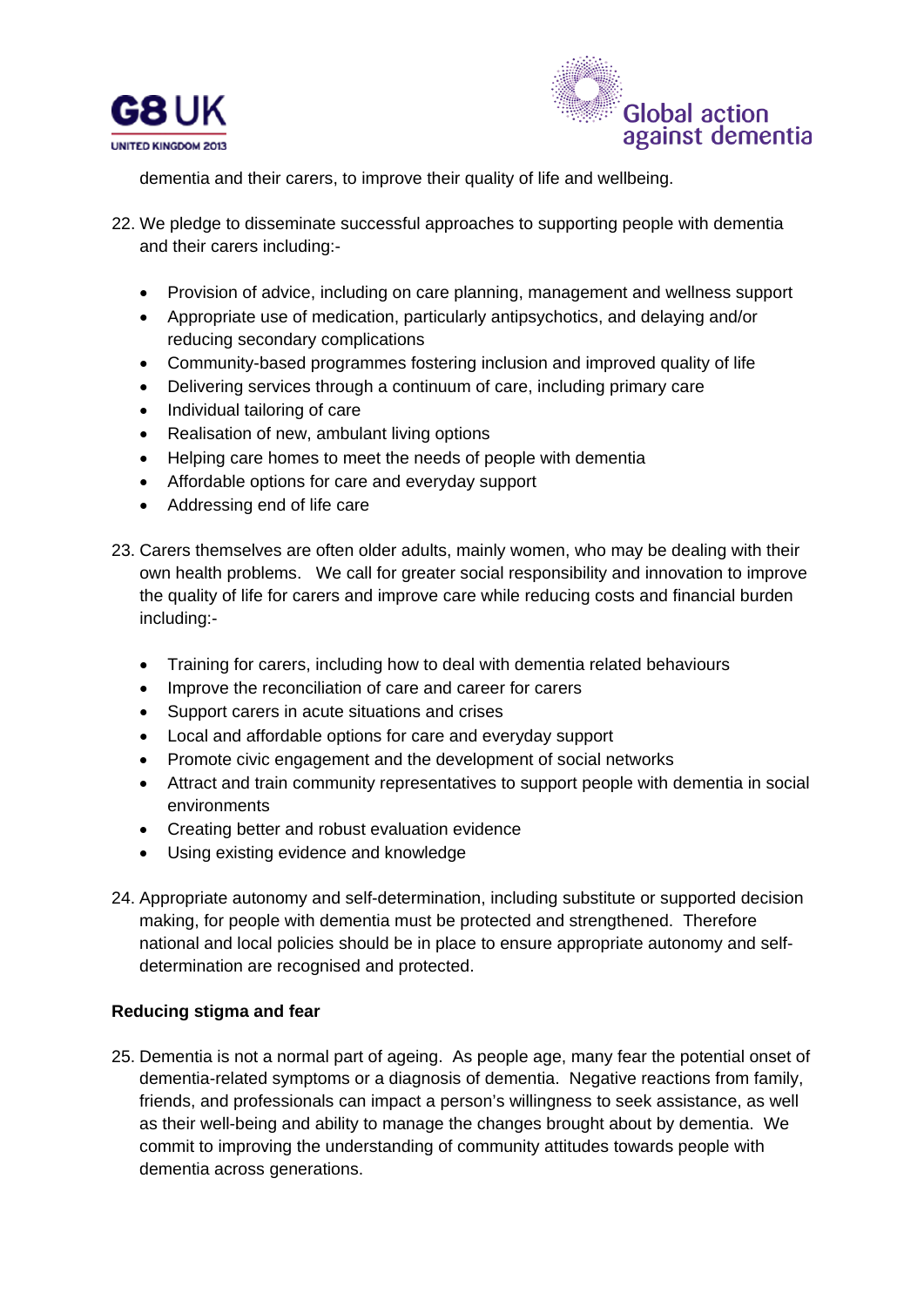



- 26. Responding effectively to dementia requires a response from all sectors of society. Therefore, we call upon all sectors to treat people affected by dementia with dignity and respect, and to promote various forms of civic engagement on dementia awareness, and to contribute to the prevention of dementia and to improve care and treatment where they can.
- 27. Addressing stigma and ensuring that people with dementia are treated with dignity and respect are critical. We therefore commend the creation of the UN Independent Expert on the enjoyment of all human rights by older persons and we ask that the perspective of older people affected by dementia is integrated into their work.
- 28. Civil society is also well placed to play a major role in changing public attitudes. Therefore, we agreed to call on civil society to continue and to enhance global efforts to reduce stigma, exclusion and fear.

### **Conclusion**

29. We will continue our efforts to work together in line with the commitments in this Declaration and Communiqué, but we recognise that dementia is an issue which affects people in countries throughout the world. Consequently, we encourage all countries and multilateral organisations to come together and take action to reduce the risk to health and to economic development which dementia currently presents.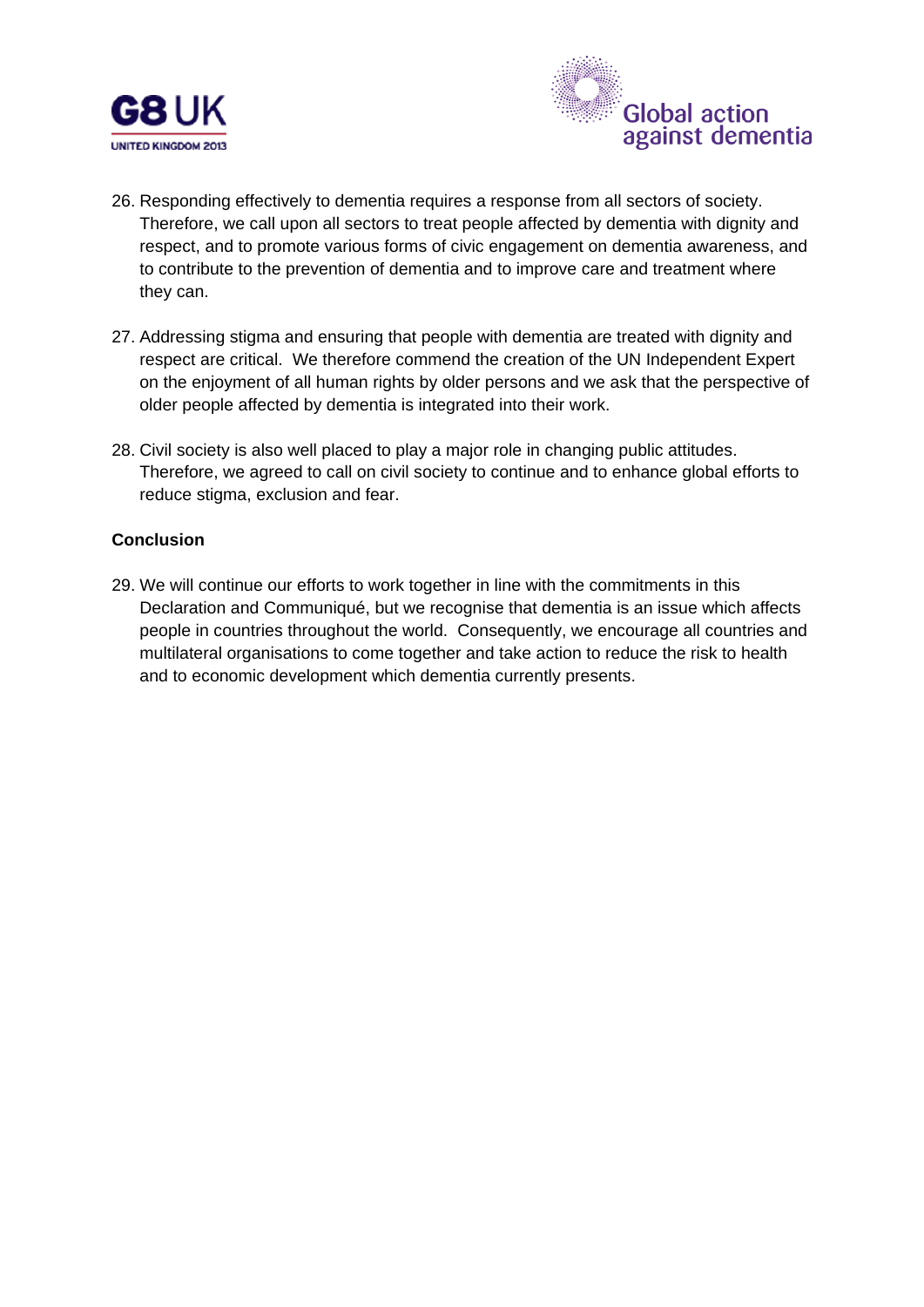



**Signed by** G8 Health and Science Ministers on 11 December 2013

JEREMY HUNT

Secretary of State for Health, UK

RONA AMBROSE

Minister of Health, Canada

MARISOL TOURAINE

Minister of Health and Social Affairs, France

GENEVIÈVE FIORASO

Minister of Higher Education and Research, France

DANIEL BAHR

Federal Minister for Health, Germany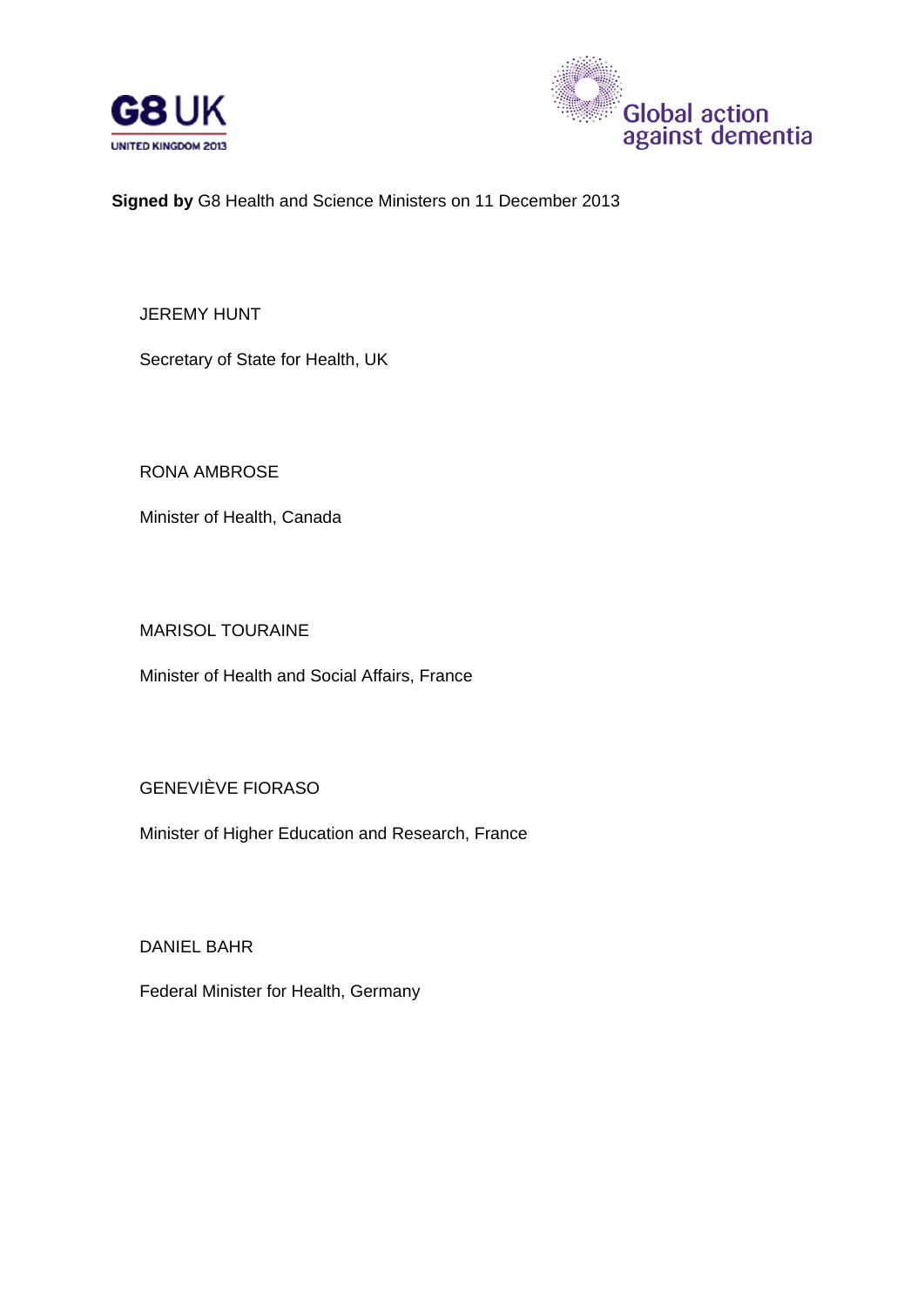



## GIUSEPPE RUOCCO

Director General for Prevention, Italian Health Ministry on behalf of Minister Lorenzin, Italy

SHINAKO TSUCHIYA

Senior Vice Minister of Health, Labour and Welfare, Japan

VERONIKA I. SKVORTSOVA

Minister of Health, Russia

DON MOULDS

Acting Assistant Secretary for Planning and Evaluation, US Department of Health and Human Services